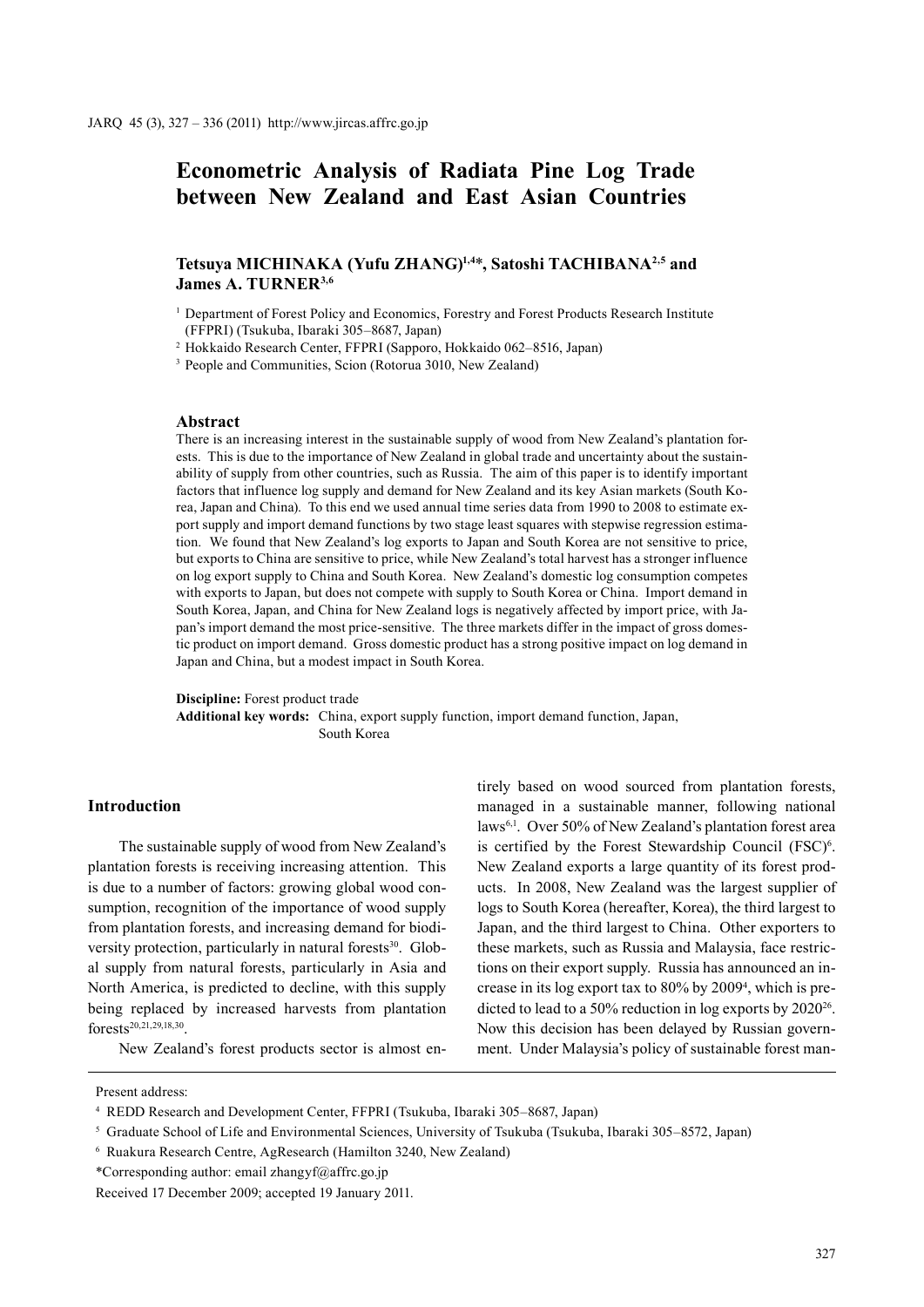agement and the Ninth Malaysia Plan (2006–2010), the government of Malaysia expects log output to decline gradually to 19.6 million  $m^3$  by 2010<sup>27</sup>.

The purpose of this paper is to identify key economic influences on the supply of logs from New Zealand's plantation forests and demand for these logs in New Zealand's Asian markets: Korea, Japan, and China. The next section reviews previous studies of log export supply from New Zealand and import demand in its log export markets. This is followed by a description of model estimation: data, export supply and import demand functional specification, and estimation. A discussion of results is then presented, finishing with conclusions regarding important influences on export supply and import demand for New Zealand logs.

### **Review of previous studies**

Demand for New Zealand logs is dominated by Korea, Japan, and China, which together accounted for 87% of New Zealand's US\$722 million log exports in 2008 (WTA 2009). These markets are predicted to continue to strongly influence the future of New Zealand's log export sector<sup>9</sup>. Katz<sup>9</sup> appears to be the only assessment of country-specific influences on demand for New Zealand logs in different market segments of China, Korea, and Japan. Attempts to identify influences on New Zealand's log exports have focused on the gap between wood supply and estimates of domestic processing capacity<sup>16</sup>. The influence of price and demand in export markets has received relatively little attention.

Econometric analysis of influences on demand for New Zealand logs in Korea, Japan, and China have been carried out by Katz $8,10$  and reported in Turner et al.<sup>5</sup>, Youn<sup>34</sup>, Tomberlin<sup>22</sup>, and Buongiorno et al.<sup>2</sup> (Table 1). These studies found price to be an important influence on demand, along with the price of logs from competing exporters, and end-use activity, such as gross domestic product (GDP) and housing starts. New Zealand's log supply was found to be influenced by price and forest inventory. Table 2 shows the elasticities for the influence of these factors on log supply and demand estimated from the above studies. The elasticities describe the percentage change in supply or demand due to a 1% increase in the influencing variable<sup>28</sup>.

Youn<sup>34</sup> estimated demand and supply equations for a model of Korean demand for radiata pine logs. The model was used to simulate the effects of Korean and international forest policy on the Korean forest sector. Korean domestic demand and supply equations were estimated separately from annual time-series data (1970–1997) using ordinary least squares (OLS). The separate estimation of demand and supply equations assumed that Korean domestic demand and supply are small enough that they do not affect international prices<sup>24</sup>. The econometric equations related coniferous timber demand to price and GDP, with price negatively affecting demand and GDP having a positive effect (Table 2). Similar to Katz<sup>10</sup>, Youn<sup>34</sup> found that Korean log demand was moderately affected by price and end-use activity, with the estimated elasticities being inelastic.

Tomberlin<sup>22</sup> estimated econometric equations for Pacific Rim country forest product demand and supply, and implemented these in the spatial equilibrium Global Forest Products Model<sup>2</sup>. The model was used to assess the impact of U.S. timber harvest restrictions in the 1990s on the region's forest sector. Log supply equations for each country were estimated using panel data, with price and forest inventory elasticities of supply being positive and inelastic (Table 2).

Katz<sup>8,10</sup> referenced in Turner et al.<sup>25</sup> estimated econometric supply and demand equations for use in a model of New Zealand radiata pine logs and sawn timber supply and markets: the Radiata Pine Market Model (RPMM). The equations were estimated from quarterly time-series data using two stage least squares. New Zealand's domestic and export log supply were functions of price, with export supply being more responsive to price changes than domestic supply<sup>10</sup> (Table 2). The RPMM includes demand relations for seven major log markets: domestic

**Table 1. Summary of econometric analysis of Pacific region log supply and demand**

| Study            | Region      | Data                             | <b>Estimation Method</b> |
|------------------|-------------|----------------------------------|--------------------------|
| Katz (1988)      | Pacific Rim | time-series, 1966-1983           | 2SLS, 3SLS               |
| Youn (1998)      | Korea       | annual time-series               | OLS.                     |
| Tomberlin (1999) | Pacific Rim | annual panel data                | random effects           |
| Katz (2006)      | Pacific Rim | quarterly time-series, 1998-2005 | 2SLS                     |

 $2SLS = two-stage least squares,  $OLS = \text{ordinary least squares.}$$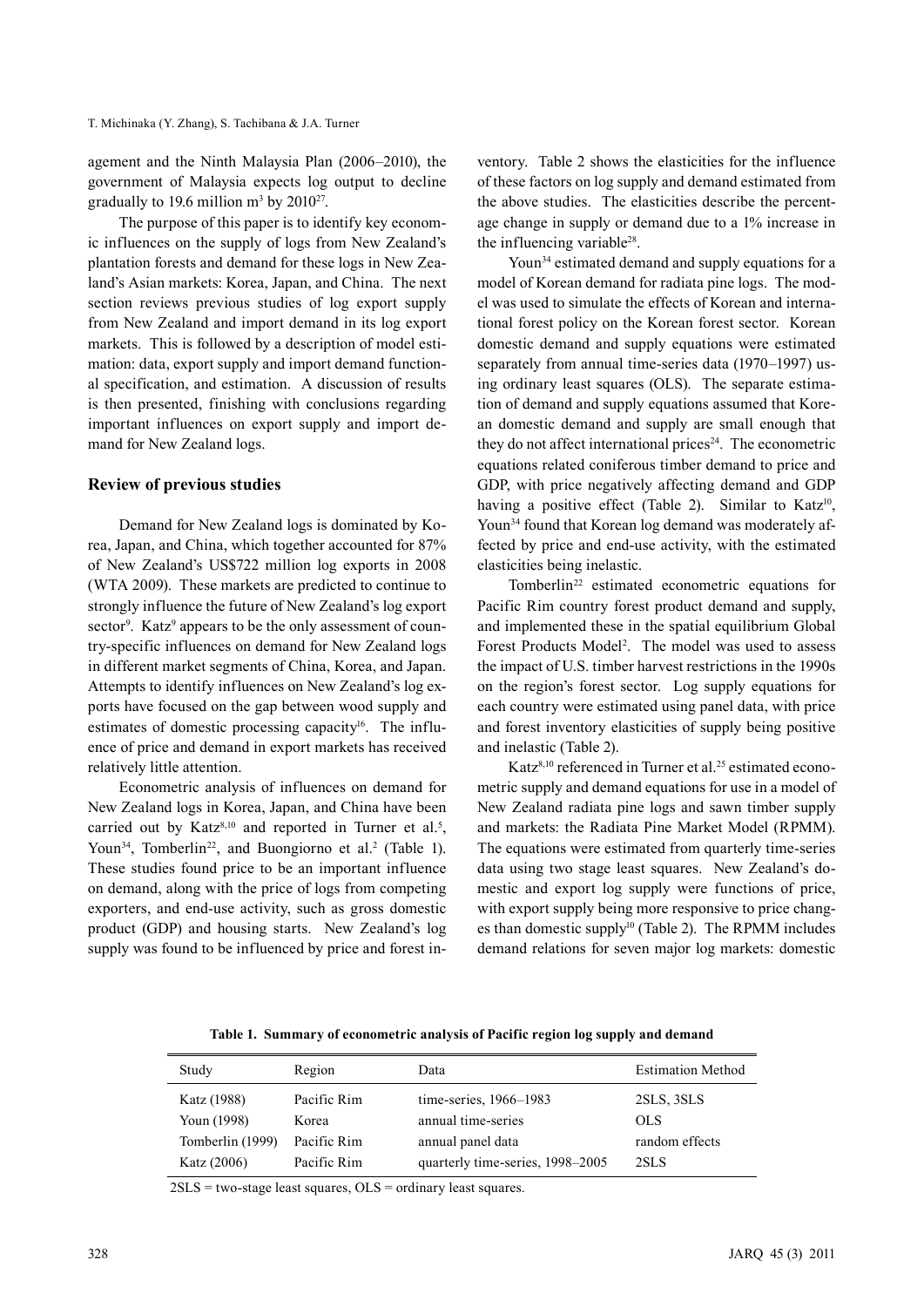pruned and unpruned, Japanese packaging and plywood markets, Korea, China, and other countries consuming New Zealand radiata pine. In the RPMM, demand for logs by New Zealand domestic consumers and foreign consumers is a function of log price. Demand for New Zealand logs by Japan and China is influenced by log price, the price of substitutes (i.e., logs from other sources such as Russia, and South and North America), and enduse activity (GDP in China, and industrial production and softwood plywood production in Japan). Log demand in Korea is a function of price and end-use activity (GDP and dwellings constructed) (Table 2). Compared with other countries, China's log demand was found to be more responsive to changes in the price of logs and substitutes, and end-use activity.

### **Equations, data and methods**

Estimation of export supply and import demand equations requires selection of the appropriate explanatory variables and functional form. These are informed by economic theory and past empirical studies (Table 1), as well as being influenced by the availability of  $data^{24}$ .

### **1. Export Supply Equations for New Zealand's Log Exports to Korea, Japan, and China**

Assuming that exporters' objective is to maximize profits, New Zealand's log export quantity is expected to be an increasing function of the price of export logs and a decreasing function of the cost of production<sup>28</sup>. Additionally, export quantity may also be determined by New Zealand's log production capacity<sup>15</sup>. Because export quantity may not respond immediately to current export log prices but rather past prices, lagged export log prices were also included in the log export supply equation.

New Zealand's log export quantity to an individual market is further influenced by the price of export logs in other New Zealand markets and New Zealand's domestic demand for logs. These combined assumptions and scarce data led to the following empirical equation of New Zealand's log exports to Korea, Japan, and China:

$$
X_{ii} = \alpha_1 + \alpha_2 \ln\left(\frac{P_i^X}{I_i}\right) + \alpha_3 \ln\left(\frac{P_{i-1}^X}{I_{i-1}}\right) +
$$
  

$$
\sum_j \alpha_j \ln\left(P_{ji}^X\right) + \alpha_4 \ln\left(H_i\right) + \alpha_5 \ln\left(Y_i\right) + \varepsilon_{ii}
$$
 [1]

where  $X_{it}$  is the quantity of logs exported to country *i* in year *t*,  $P_{it}^{X}$  is the price of New Zealand's log exports to country  $i$ ,  $I_t$  is an index of the price of all other goods and services used to produce export logs, which in this study was proxied by the New Zealand GDP deflator,  $P_{jt}^X$  is the price of New Zealand's log exports in alternative export markets (*j* is one of the remaining two countries after *i* has been designated to be one of these countries: Korea,

|        | Country     | Destination | Variable         | Youn<br>$(1998)^{+}$ | Tomberlin<br>$(1999)^+$ | Katz<br>$(2006)^\circ$ |
|--------|-------------|-------------|------------------|----------------------|-------------------------|------------------------|
| Supply | New Zealand | Domestic    | Price            |                      | 0.7                     | 0.2                    |
|        |             |             | Inventory        |                      | 0.6                     |                        |
|        |             | Export      | Price            |                      |                         | 1.6                    |
|        |             |             | Inventory        |                      |                         |                        |
| Demand | New Zealand |             | Price            |                      |                         | $-0.3$                 |
|        |             |             | End use activity |                      |                         |                        |
|        | Korea       |             | Price            | $-0.4$               |                         | $-0.7$                 |
|        |             |             | End use activity | 0.6                  |                         | 0.4                    |
|        | China       |             | Price            |                      |                         | $-1.8$                 |
|        |             |             | Substitute       |                      |                         | 6.8                    |
|        |             |             | End use activity |                      |                         | 3.0                    |
|        | Japan       |             | Price            |                      |                         | $-0.8$                 |
|        |             |             | Substitute       |                      |                         | 0.7                    |
|        |             |             | End use activity |                      |                         | 0.6                    |

**Table 2. Elasticity estimates for log supply and demand from econometric analysis of Pacific region countries**

+ : constant elasticity for coniferous sawlogs, ˚: elasticity calculated for sample median.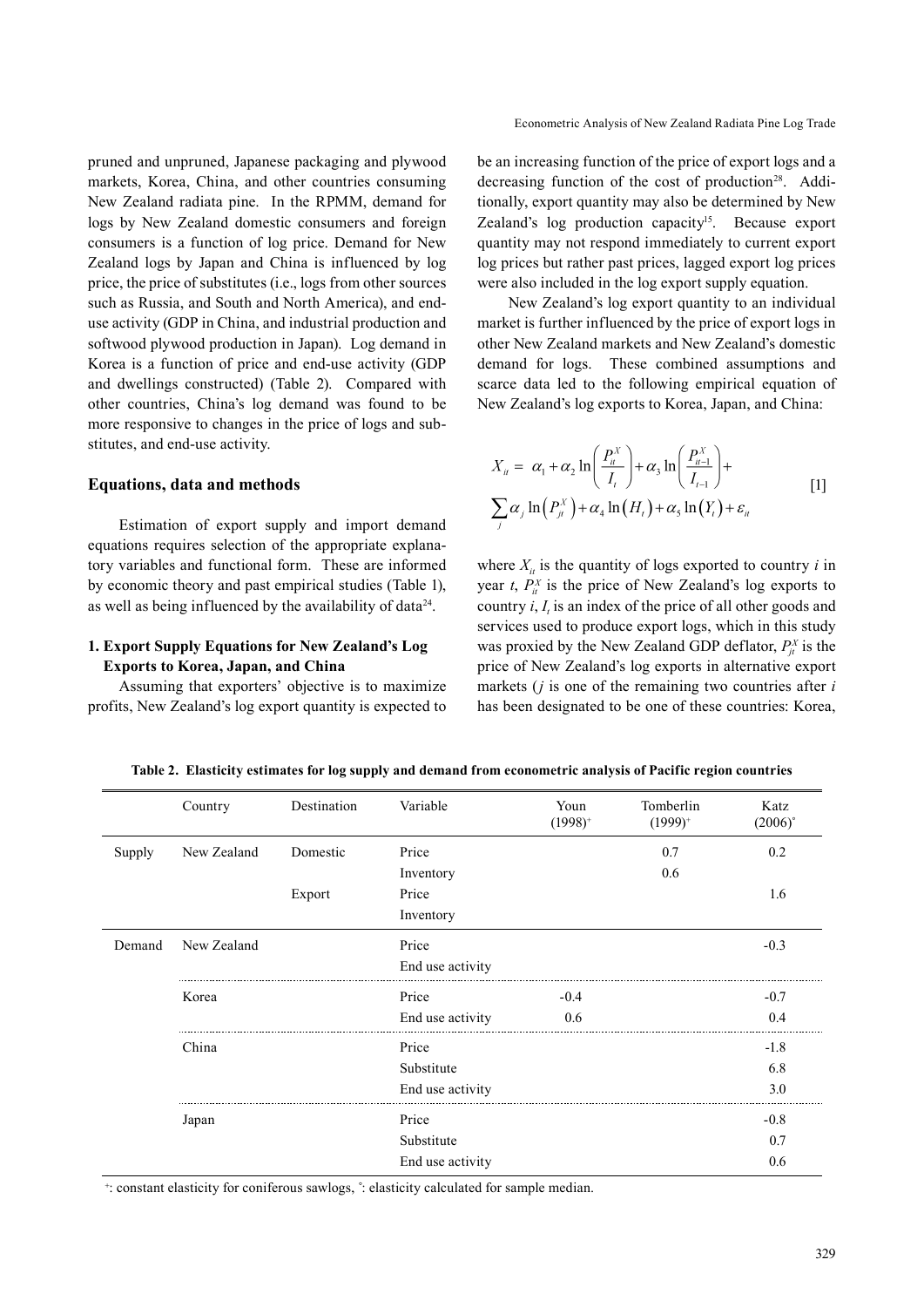China, and Japan)<sup>†</sup>,  $H_t$  is log production capacity, which in this study was proxied by New Zealand's harvest volume,  $Y_t$  is New Zealand's real GDP, used as a proxy for New Zealand's domestic demand for logs, and  $\varepsilon_i$  is an error term. According to economic theory<sup>28</sup>, elasticities  $a_2$ ,  $\alpha_3$ , and  $\alpha_4$  are expected to be positive, and  $\alpha_j$  and  $\alpha_5$  are expected to be negative. The export supply equations for New Zealand logs to Korea, Japan, and China were estimated separately.

## **2. Import Demand Equations for New Zealand Logs by Korea, Japan, and China**

Assuming cost minimization under a generalized Cobb-Douglas production function with constant returns to scale leads to the derived demand for imports for each country as a function of the price of import logs and quantity of output utilizing import logs<sup>28,5,24</sup>. Because import quantity may not respond immediately to current import log prices but rather past prices, lagged import log prices were also included in the log import demand equation.

Log import quantity by an individual market is further influenced by the price of logs imported from other countries. These combined assumptions and scarce data led to the following empirical equation for imports of New Zealand logs by Korea, Japan, and China:

$$
M_{u} = \beta_{1} + \beta_{2} \ln \left( \frac{P_{u}^{M}}{I_{u}} \right) + \beta_{3} \ln \left( \frac{P_{u-1}^{M}}{I_{u-1}} \right) +
$$
  

$$
\sum_{i} \beta_{j} \ln \left( P_{u}^{M} \right) + \beta_{4} \ln \left( Y_{u} \right) + u_{u}
$$
 [2]

where  $M_{ii}$  is quantity of log imports from New Zealand by country *i* in year *t*,  $P_{it}^{M}$  is the price of New Zealand's log imports in country  $i, I_{ii}$  is an index of the price of all other goods and services used in production of the output utilizing imported logs, which in this study was proxied by the country GDP deflator,  $P_{it}^{M}$  is the price of log imports from other sources, and  $Y_{it}$  is production output in the importing country, proxied by the country's real GDP, and  $u_{ij}$  is an error term. According to economic theory<sup>28</sup>, elasticities  $\beta_2$  and  $\beta_3$  are expected to be negative, and  $\beta_j$ , and  $\beta$ <sub>4</sub> are expected to be positive. The import demand equations for New Zealand logs imported by Korea, Japan, and China were estimated separately.

New Zealand logs are used in different ways in dif-

ferent countries: for example, plywood manufacturing in Korea, furniture manufacturing in China, and small lumber manufacturing in Japan. GDP may affect the demand as a scale factor. As shown in the above two equations, various demand factors in different countries are simplified to the total production output, which is proxied by the country's GDP.

### **3. Data**

Annual time series data from 1990 to 2008 were used for the analysis. 1990 was used as the starting point for the analysis because prior to this year Chinese production was still under a planned economy and New Zealand forests were largely under state ownership, where they were managed for non-timber objectives as well as for timber production.

All the data used for the log export supply equations, except for GDP, were from Statistics New Zealand<sup>33</sup> and the Ministry of Agriculture and Forestry<sup>17</sup>. Demand data were from Korean, Japanese, and Chinese statistical agencies<sup>33</sup>. GDP and GDP deflator data were from the World Bank<sup>32</sup>. The free-on-board (f.o.b.) price for New Zealand's exports was from Statistics New Zealand<sup>33</sup>, in New Zealand dollars, and the cost-insurance-freight (c.i.f.) prices‡ for imports by Korea, Japan, and China were from the respective governments. Chinese and Korean import prices were in U.S. dollars, and Japanese import prices were in units of 1,000 Japanese yen. When introduced into the model, price data were expressed in their respective local currency for each country. For China and Korea, price data in U.S. dollars were converted into Chinese yuan and Korean won, respectively.

From 1990 to 2008, New Zealand's log exports to Korea and China have increased in quantity by an average 4.7% per annum and 13.6% per annum, respectively. During the same period, log exports to Japan have experienced a steady decline of 3.0% per annum (Fig. 1). More recently, however, there has been a decline in export to Korea and a sharp increase to China. The large decline in log exports to Korea in 1998 was associated with the Asian economic crisis. The real prices received for New Zealand's log exports to China, Japan, and Korea are similar for all destinations (Fig. 2). From 1990 to 2008, the overall trend in real prices has been downward due to reduced global wood supply, though there was a large increase in prices in 1992 to 1994.

From 1990 to 2002, New Zealand's harvest volume increased steadily, averaging 4.0% per annum growth,

<sup>†</sup> Because we undertake analysis by separately considering Korea, Japan, and China, when specifying the log export supply function to one country, the prices for the other two countries became the prices for New Zealand log exports in alternative markets.

<sup>‡</sup> The c.i.f. price is the selling price including the cost of the goods, the freight or transport costs, and the cost of marine insurance.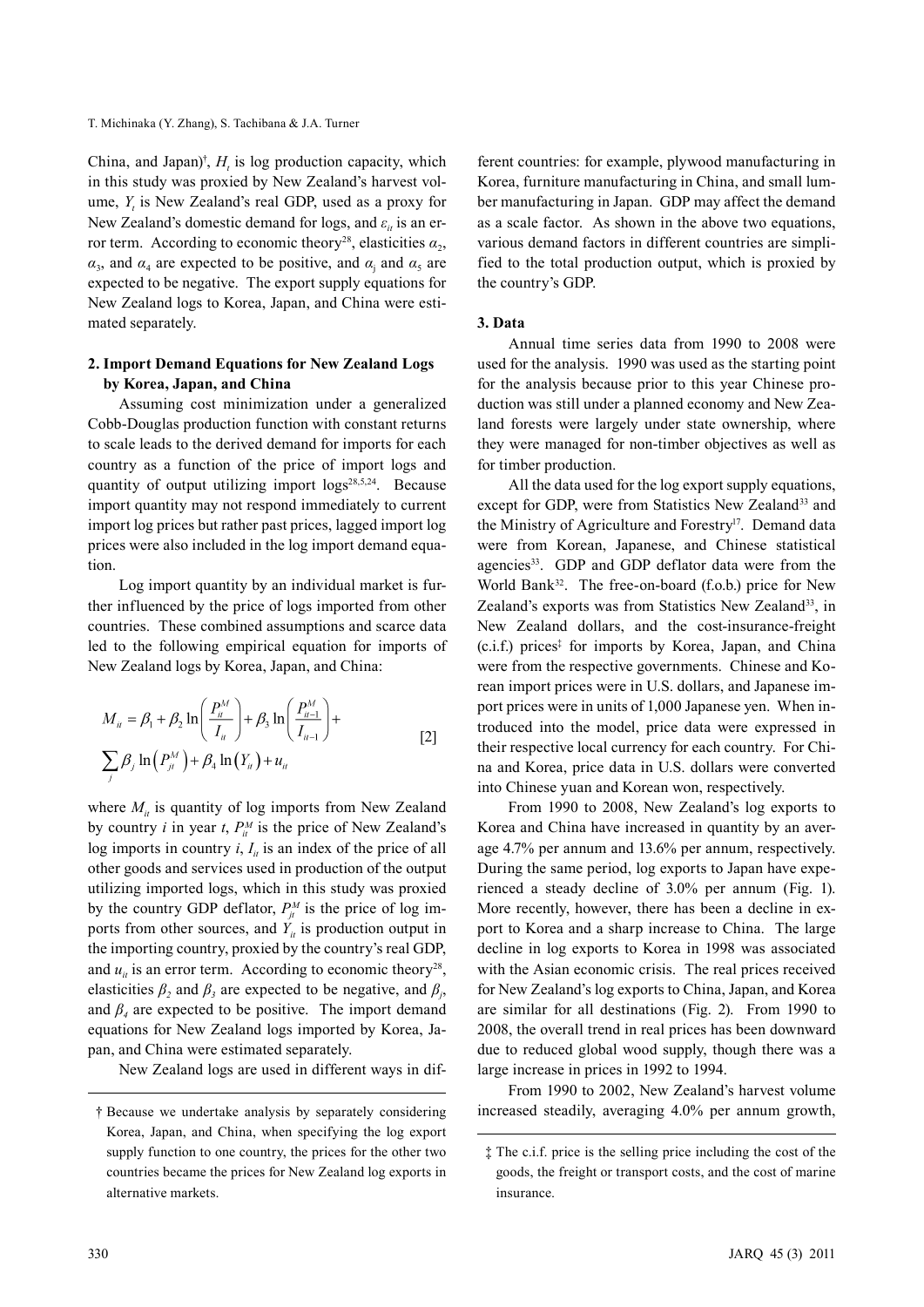with a single year of decline during the Asian economic crisis (Fig. 3). Since 2002, harvest volume has declined in line with the decline in log exports (Fig. 1). From 1990 to 2008, there has been steady growth in New Zealand's real GDP of an average 2.9% per annum, with a slight slowing in growth during the Asian economic crisis (Fig. 3).

From 1990 to 2002, the real price of log imports from New Zealand by China, Japan, and Korea declined. More recently the import price has increased in all three import markets (Fig. 4). The real price of log imports by China, Japan, and Korea from countries other than New Zealand have followed a similar trend to the price of New Zealand's log imports (Fig. 5).

Figure 6 shows the prices for New Zealand logs exported to Korea and imported in Korea in constant 2005



**Fig. 1. New Zealand's log export volume, by destination (000 m3 )**

: Korea,  $\longrightarrow$ : Japan,  $\longrightarrow$ : China.



**Fig. 2. Real price (2005 value) of New Zealand's log exports, by destination (NZ\$ f.o.b./ m3 )**  $\blacklozenge$ : Korea,  $\blacksquare$ : Japan,  $\blacktriangle$ : China.

Econometric Analysis of New Zealand Radiata Pine Log Trade



Fig. 3. New Zealand's log harvest volume (million m<sup>3</sup>) and **New Zealand's real GDP (US\$ billion, 2005 value)** : Log Harvest,





**Fig. 4. Real import price (2005 value) of New Zealand logs,** 



: Japan (000 Yen, right axis).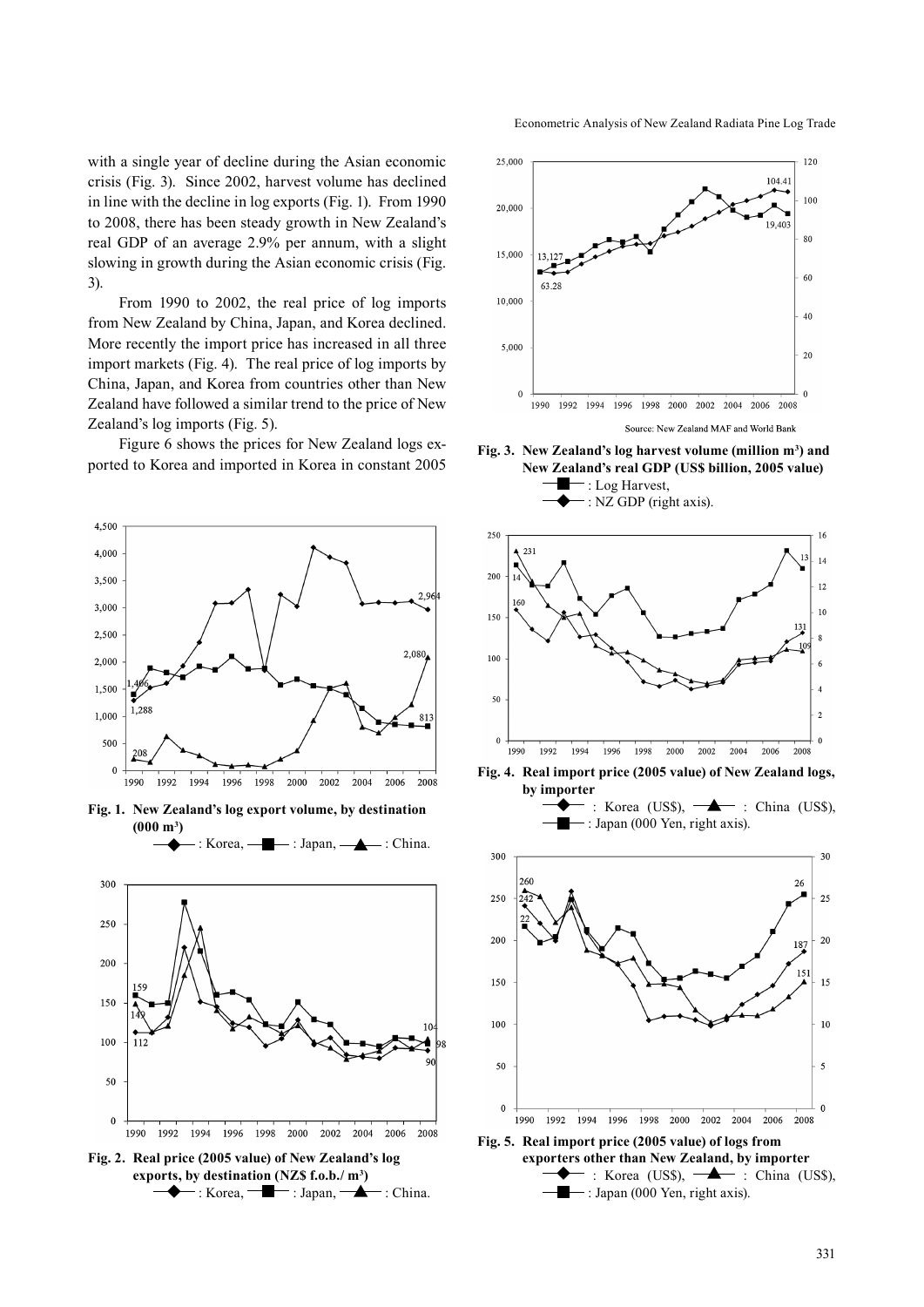#### T. Michinaka (Y. Zhang), S. Tachibana & J.A. Turner

U.S. dollars (the situations in Japan and China are similar to Korea). It can be seen that as the New Zealand dollar strengthens or weakens against the U.S. dollar, the price received in Korea (expressed in U.S. dollars) also strengthens or weakens. Since 2002, the New Zealand dollar has strengthened against the U.S. dollar, and oil prices have increased. As a result, the gap in prices between the import and export side has increased. The export price for New Zealand logs to East Asia spiked in 1993 due to the reduction in harvests from U.S. national forests and from Russia.

From 1990 to 2008, all three importing countries, China, Japan, and Korea, have experienced steady real economic growth (Fig. 7), though not unexpectedly growth has been strongest in China. Korea's economy grew on average 5.3% per annum, Japan's 1.2% per annum, and China's 10.2%.



**Fig. 7. GDP by importer (US\$ billion, 2005 value)**  $-$ : Japan,  $\longrightarrow$ : China,  $\longrightarrow$ : Korea.

# **4. Methods**

Due to the rising and unstable gap between f.o.b. prices on the supply side and c.i.f. prices on the demand side caused by rising oil prices since 2004, and due to the unstable gap in quantity between the two sides given the period of log shipment from New Zealand to East Asian countries and measurement errors, equilibrium models were not estimated, while supply models and demand models were estimated separately. As it is known that OLS regression could give rise to biased estimates with autocorrelated errors, two-stage-least squares (2SLS) regression was applied in this research, using exogenous variables like GDP as instrumental variables in stepwise regression.

The stepwise regression works as follows: Dependent variables were firstly regressed against all independent variables. Variables with opposite to expected sign or low statistical significance (based on t ratios), except for the prices of supply and demand, were deleted and the function was re-estimated until reaching the final model. This method is widely used in many fields<sup>14</sup> and has been used in previous studies estimating import demand and export supply<sup>22</sup>. Some research uses this approach to choose appropriate models $^{22}$ , while other research chooses appropriate variables by examining the sign and significance of coefficients in the equation $14$ . The former pays attention to the whole model, while the latter pays attention to variables. In some research, stepwise regression is used to eliminate variables that do not influence variation in the model.

The criteria in the stepwise regression could be t, F, R2 , Durbin Watson (DW) statistics, Akaike Information Criterion (AIC), RMSE (root mean square error), MAE (mean absolute error) $^{13}$ , etc. In this research, the specifications of model variables are based on a combination of significance level, sign, and Durbin Watson statistics. Empirical estimations here are based on assuming cost minimization under a generalized Cobb-Douglas production function. In some situations, however, an opposite sign of coefficient might be caused by misspecification. As we want to find significant factors that affect supply and demand, it is good to revise the models by adopting a stepwise regression approach.

The final models from stepwise regression were tested for autocorrelated errors using the Durbin-Watson (DW) statistics<sup>31</sup>. For the purpose of correction to error terms and to give efficient estimates, the final models were re-estimated using the maximum likelihood method with a first order autoregression [AR(1)] coefficient in the error term (for example, in the log export supply equation [1],  $\varepsilon_{it} = \mu_t - \rho \mu_{t-1}$ , where  $\rho$  is the autoregression coefficient)<sup>31</sup>. One-year lagged own price and time trend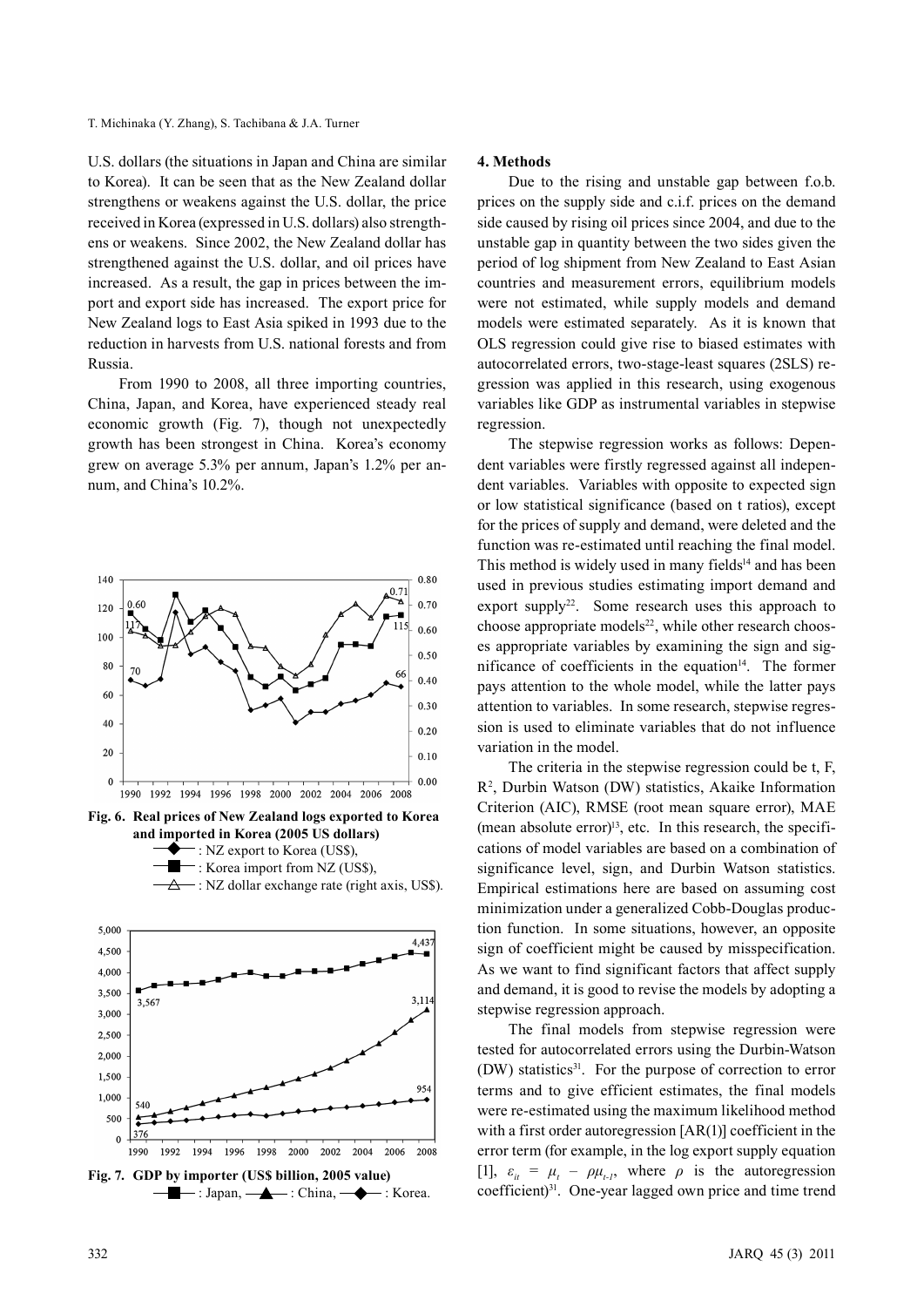were also introduced to reduce autocorrelation, but only significant one-year lagged own price and time trends remained in the final models.

A natural log-linear form for the export supply and import demand equations was used. Estimated coefficients therefore represent elasticities of the export supply and import demand with respect to model variables. For example, the coefficient on price in the New Zealand log export supply function describes the percentage change in export supply due to a 1% increase in price.

### **Results and discussion**

### **1. Export Supply Equations for New Zealand logs to Korea, Japan, and China**

Based on the log export supply equation (Equation [1]), the parameter estimates for the full model and final model selected by the step-wise regression are shown in Table 3.

All three final log export supply equations (Table 3) explain over 71% of the variability in the data, as shown by the coefficient of determination,  $\mathbb{R}^2$ . Autoregression coefficients are 0.222, 0.709, and 0.772, respectively, for Korea, Japan, and China, and the autoregression coefficients in models for supply to Japan and China are significant as shown in the t ratios for rho values. Because DW

statistics are biased in AR(1), in which a lagged dependent variable is included, Durbin's h statistics are introduced in the test of autocorrelation to final models<sup>14</sup>. In these three AR(1) models for supply, Durbin's h statistics are not significant, indicating no autocorrelation.

The first two equations have small own price elasticities of supply, suggesting that New Zealand's export log supply to these countries is not price-responsive. This lack of price-responsiveness may be due to some exporters seeking a stable year-on-year cashflow. In fact, New Zealand's log export supply to Korea and China is more strongly influenced by New Zealand's harvest volume, with a highly elastic response. For log export supply to Japan, New Zealand's GDP has a negative impact on supply, suggesting that increased domestic activity diverts log exports away from the Japanese market. This is unexpected as Japan has traditionally used New Zealand radiata pine in the manufacture of plywood and packaging<sup>9</sup>. In the model of log export supply to China, the price response is elastic, which is different from the other two markets.

For all three log export supply equations the price of New Zealand logs in alternative log markets, i.e., in China and Japan for log exports to Korea, had no effect on exports. This suggests that these markets are viewed as being distinct for New Zealand's log exporters. This is

| Item                            | Korea                  |                        | Japan                            |                           | China                  |                                  |
|---------------------------------|------------------------|------------------------|----------------------------------|---------------------------|------------------------|----------------------------------|
|                                 | 2SLS(1)                | 2SLS(2)                | 2SLS(1)                          | 2SLS(2)                   | 2SLS(1)                | 2SLS(2)                          |
| Own Price                       | 1.274<br>(0.844)       | 0.494<br>$(1.756)^*$   | $-1.701$<br>(0.836)              | 0.016<br>(0.106)          | $-1.559$<br>$(-0.186)$ | 1.490<br>(1.173)                 |
| Other price $(NZ\$/m^3)$        | $-1.170$<br>$(-0.727)$ |                        | 0.606<br>(0.898)                 |                           | 1.778<br>(0.434)       |                                  |
| Other price $(NZ\$ {m}^3)       | 0.192<br>(0.471)       |                        | 1.051<br>(0.719)                 |                           | $-0.515$<br>$(-0.048)$ |                                  |
| Log harvest $(000 \text{ m}^3)$ | 2.493<br>$(3.543)$ *** | 2.367<br>$(5.598)$ *** | 2.261<br>$(2.424)$ <sup>**</sup> | 0.474<br>(1.119)          | 1.963<br>(0.248)       | 6.302<br>$(2.196)$ <sup>**</sup> |
| GDP (US\$ billion)              | $-0.510$<br>$(-0.642)$ |                        | $-3.624$<br>$(-2.990)$ ***       | $-2.689$<br>$(-4.558)$ ** | 1.955<br>(0.245)       |                                  |
| $R^2$                           | 0.712                  | 0.768                  | 0.680                            | 0.925                     | 0.485                  | 0.715                            |
| DW or $DH^{\circ}$              | 1.523                  | $-0.92**$              | 1.541                            | $-0.82**$                 | 0.821                  | $1.15***$                        |
| $\rho$ (rho) <sup>†</sup>       |                        | 0.222<br>(0.959)       |                                  | 0.709<br>$(5.800)$ ***    |                        | 0.772<br>$(4.076)$ ***           |

|  |  |  | Table 3. Export supply equations for New Zealand logs to South Korea, Japan, and China: step-wise regression results |  |  |  |
|--|--|--|----------------------------------------------------------------------------------------------------------------------|--|--|--|
|  |  |  |                                                                                                                      |  |  |  |

+ For export supply to Korea, other prices refer to Japan and China respectively; for Japan, other prices refer China and Korea respectively; for China, other prices refer Korea and Japan respectively.

Values in brackets are t ratios. \*\*\*: significant at 1% level; \*\*: significant at 5% level; \* : significant at 10% level.

˚ DW: Durbin-Watson statistic for 2SLS(1); DH: Durbin's h statistic for 2SLS(2)14; \*\* indicating no autocorrelation at 1% level; else the DW statistic is between the lower and upper bounds.

† ρ(rho): autoregression coefficient. Values in brackets are t ratios. \*\*\*: significant at 1% level; others are not significant.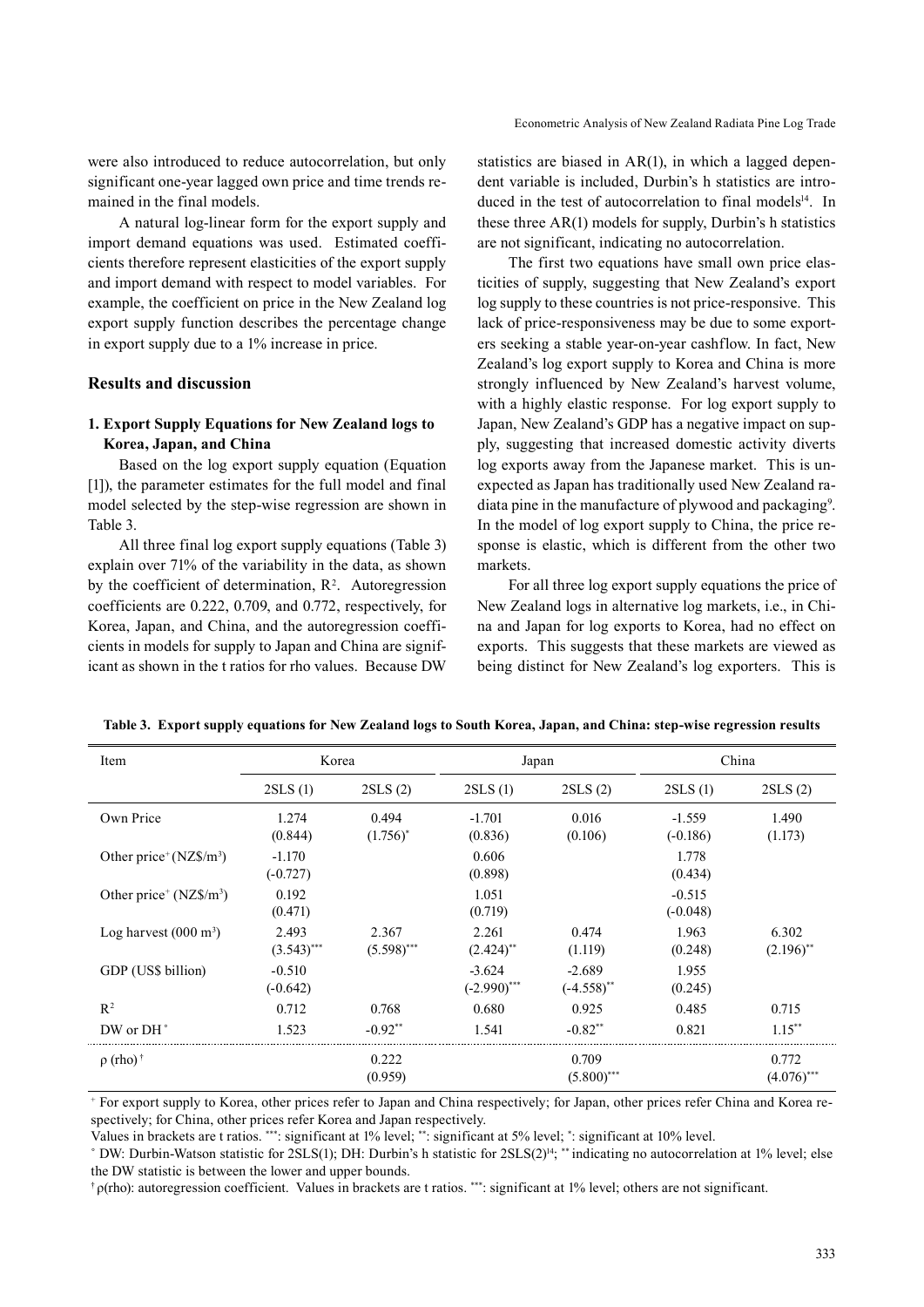perhaps due to the different uses of New Zealand radiata pine in these three markets<sup>9</sup>.

# **2. Import Demand Equations for New Zealand Logs in Korea, Japan and China**

Based on the log import demand equation (Equation [2]), the parameter estimates for the full model and final model selected by the step-wise regression are shown in Table 4.

The final log import demand equations (Table 4) explain over 72% of the variability in the data for the three markets, as shown by the coefficient of determination, R2 . The price elasticities in all three equations have the expected negative sign. The import demand response is elastic to price changes in Japan, but not elastic in Korea and China. The price of logs from other countries than from New Zealand affects demand for New Zealand logs in Japan, but it does not affect the demand for New Zealand logs in Korea and China. GDP growth in these three markets impacts on the demand for New Zealand logs, though the impact in Japan and China is strong while it is modest in Korea. Autoregression coefficients are 0.273, 0.197, and 0.703, respectively, for Korea, Japan, and China, but only the autoregression coefficient in the model

for demand in China is significant. Durbin's h statistics in the final AR(1) models show that the models for demand for New Zealand logs in both Korea and China have no autocorrelation, while the autocorrelation issue is not clear for demand in Japan due to the limitation of Durbin's h statistics. Time trend in Japan import demand model is significant and negative, showing demand in Japan has been decreasing over time.

A possible reason for Korean imports of New Zealand logs being inelastic to GDP is a decline in Korea's dependency on imported logs and overall demand for wood. Korea's domestic supply of logs has increased rapidly, from 1.1 million  $m^3$  in 2000 to 2.1 million  $m^3$  in 200511. As a consequence, Korea's self-sufficiency in timber (the ratio of production to consumption) has increased from about 12% at the beginning of the 1990s to about 24% in 200412.

The final Japan import demand equation (Table 4) has a high and significant price elasticity, showing that the demand for New Zealand logs is price-sensitive. Japanese demand for New Zealand logs is strongly affected by GDP. As Japan's economy grows slowly, even having a negative growth in some years, the demand for New Zealand logs is also affected.

| Item                          |                        | Korea                  | Japan                  |                            | China                  |                        |
|-------------------------------|------------------------|------------------------|------------------------|----------------------------|------------------------|------------------------|
|                               | 2SLS(1)                | 2SLS(2)                | 2SLS(1)                | 2SLS(2)                    | 2SLS(1)                | 2SLS(2)                |
| Own price<br>$(currency+/m3)$ | $-5.636$<br>$(-1.587)$ | $-0.641$<br>$(-2.992)$ | $-2.211$<br>$(-2.404)$ | $-2.665$<br>$(-2.897)$ *** | $-0.690$<br>$(-0.385)$ | $-0.742$<br>$(-1.178)$ |
| One-year lagged<br>own price  |                        |                        |                        |                            |                        | $-2.945$<br>$(-6.696)$ |
| <b>TIME</b>                   |                        |                        |                        | $-0.132$<br>$(-2.926)$ *** |                        |                        |
| Other Price                   | 4.907<br>(1.367)       |                        | 1.865<br>(1.836)       | 1.726<br>$(2.074)$ **      | $-3.232$<br>$(-2.058)$ |                        |
| GDP (US\$ billion)            | 1.559<br>(2.914)       | 0.702<br>(3.795)       | $-3.537$<br>$(-5.470)$ | 7.679<br>$(1.839)^*$       | 0.258<br>(0.606)       | 2.831<br>$(3.084)$ *** |
| $R^2$                         | 0.569                  | 0.729                  | 0.750                  | 0.850                      | 0.672                  | 0.943                  |
| $DW^{\circ}$                  | $1.945***$             | $-0.39**$              | 1.438                  | $N.A.^{\dagger}$           | 1.204                  | $-0.23**$              |
| $\rho$ (rho) <sup>†</sup>     |                        | 0.283<br>(1.507)       |                        | 0.197<br>(0.773)           |                        | 0.703<br>$(7.092)$ *** |

**Table 4. Import demand equations for New Zealand logs to South Korea, Japan and China: step-wise regression results**

Values in brackets are t ratios. \*\*\*: significant at 1% level; \*\*: significant at 5% level; \* : significant at 10% level.

+ For China and South Korea the currency is US dollars. For Japan the currency is 000 Yen.

† ρ(rho): autoregression coefficient. Values in brackets are t ratios. \*\*\*: significant at 1% level; others are not significant.

<sup>˚</sup> DW: Durbin-Watson statistic for 2SLS(1); DH: Durbin's h statistic for 2SLS(2)14; \*\*: indicating no autocorrelation at 1% level; else the DW statistic is between the lower and upper bounds.

<sup>&</sup>lt;sup> $\pm$ </sup> Durbin's h statistic cannot be computed here because the estimated variance of the least squares regression coefficient on  $M_{\text{int}}$  is larger than 1/n.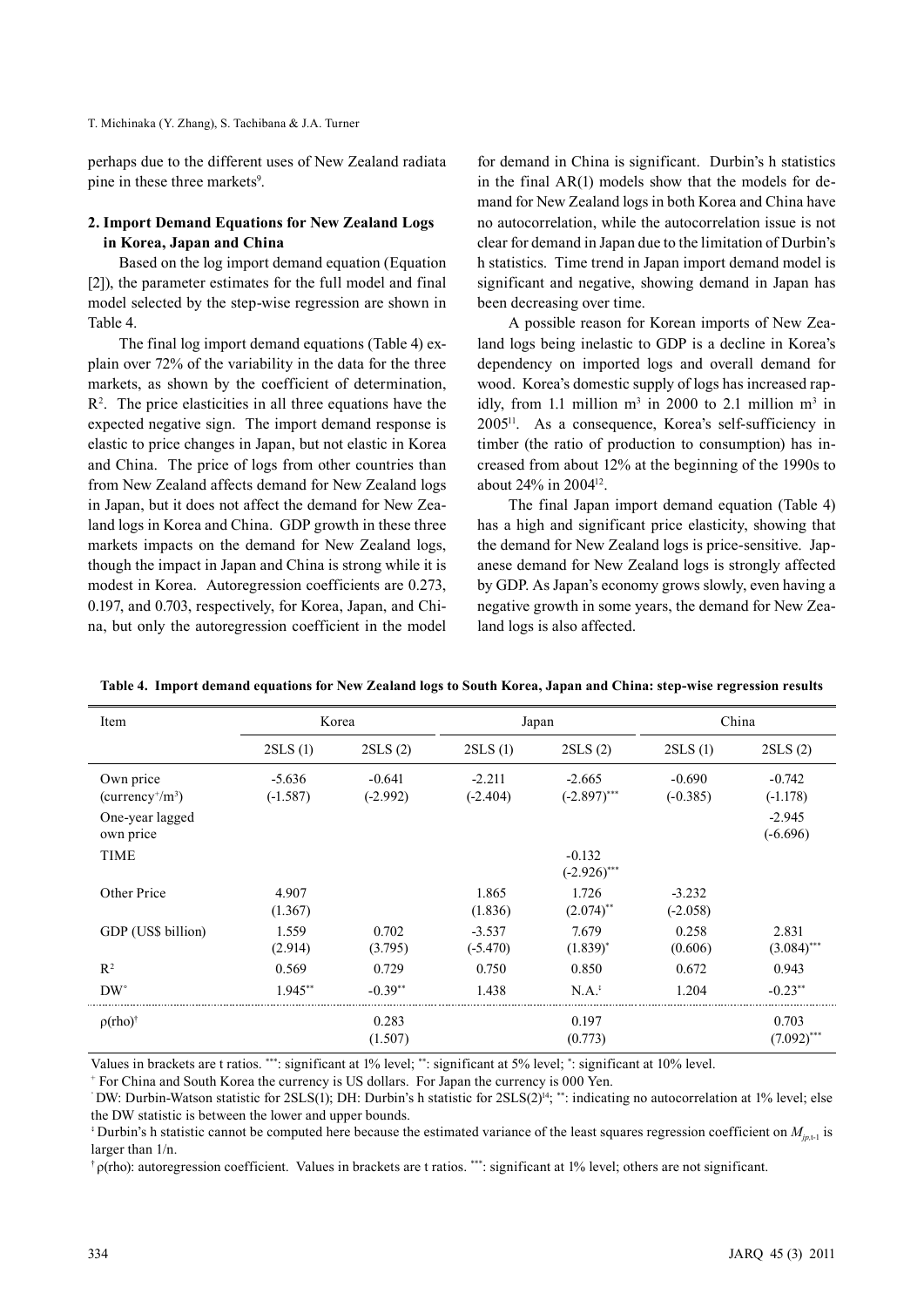The final equation of Chinese log import demand (Table 4) shows a negative effect of log import price, with a strongly elastic response to the one-year lagged price. This result agrees with previous studies of import demand for New Zealand logs in China, Japan, and Korea<sup>10</sup>. China's GDP was found to influence its demand for New Zealand logs (Table 4). China's demand for logs is mainly for use in export products. The policy of rebates of valueadded-tax for exporters has played an important role in the latter<sup>35</sup>. China's wood and wood products (HS Code 44§ ) imports are mainly logs and sawn timber, accounting for 83% of import value in 2005, while exports are mainly processed products. An important driver of China's demand for New Zealand radiata pine is its production and export of plywood<sup>9,3,19</sup>, due to the quality of plywood that uses New Zealand radiata pine as a core. Exports of plywood increased from  $0.4$  million  $m<sup>3</sup>$  in 1999 to 8.3 million  $m<sup>3</sup>$  in 2006. Using radiata pine also conforms to the requirements for environmental certification in Europe and North America, such as CE and FSC certification. Some operators have already been offering small volumes of FSC-certified plywood in China<sup>7</sup>. The strong negative effect of price on China's import demand (Table 4) suggests that the relatively higher cost of New Zealand logs has a stronger influence on China's demand for New Zealand logs.

# **Conclusions**

This study estimated export supply and import demand equations for New Zealand logs in Korea, Japan, and China, with the intent of identifying important influences on this trade. For New Zealand's log export supply in Korea and Japan price responses are inelastic, i.e., changes in log price have a small positive effect on supply, but the supply to China is price-responsive. The price of New Zealand logs in other export markets was found to have no effect on the exports to each other. This suggests that there is little competition for log exports to Korea, Japan, and China. New Zealand's total harvest was found to be a more important influence than price on New Zealand's log exports to Korea and China. New Zealand's domestic consumption of logs was found to compete with log exports to Japan, but not with exports to Korea or China.

Current log prices in Japan and one-year lagged price in China were found to be an important negative influence on import demand for New Zealand logs, while it was inelastic to current log prices in Korea and China. China's log import demand was found to be especially responsive to one-year lagged price suggesting that the impacts of changes in price on China's demand for New Zealand logs emerges more in the next year. The reason for this result is not clear. GDP growth is a driver of demand for New Zealand logs. The demand is affected by GDP growth the most in Japan and the least in Korea.

This study tried to elucidate the trade market of an important forest product by econometric analysis. However, the models were selected and estimated for export and import separately due to some statistical constraints. Thus, the conclusions that were introduced from the results may not be consistent if the trade market is seen as an interactive behavior between exporters and importers. This point provides room for future improvement of this study.

## **Acknowledgments**

Field surveys in New Zealand, Korea, and Japan, which led to this paper, were undertaken with funding from the Japanese Ministry of Education, Culture, Sports, Science and Technology Grants-in-Aid. The research leading to this paper was also supported in part by the New Zealand Forest Research Institute Ltd., trading as Scion.

# **References**

- 1. Brown, C. (1997) *In Depth Country Study New Zealand*. Asia-Pacific Forestry Sector Outlook Study. Working Paper series, Working Paper No: APFSOS/WP/05. FAO Forestry Planning and Statistics Branch, Rome.
- 2. Buongiorno, et al. (2003) The Global Forest Products Model: Structure, Estimation and Applications. Academic Press, San Diego, pp.301.
- 3. Chen, S.H. (2004) Radiata pine has become one of main import timber species in China. *China Wood-Based Panels* **110** (1), 26–27 [In Chinese].
- 4. CIBC World Markets (CIBC) (2007) Russia Plans to Dramatically Increase its Export Tax on Logs. CIBC World Markets, Equity Research Industry Update.
- 5. Chou, J.-J. & Buongiorno, J. (1984) Demand functions for United States forest product exports to the European Economic Community. *Wood and Fiber Science* **16**, 158–168.
- 6. FOA (New Zealand Forest Owners Association Inc.), WPA (Wood Processing Association on NZ) and MAF (Ministry of Agriculture and Forestry) (2007) New Zealand Forest Industry Facts and Figures – 2006/2007. New Zealand Forest Owners Association, Wellington.
- 7. International Tropical Timber Organisation (ITTO) (2008) Tropical Timber Market Report. **13** (3), 11.
- 8. Katz, A. (1988) A model of Pacific Rim log and lumber

<sup>§</sup> HS Code: code for Harmonized Commodity Description and Coding System. HS Code 44: wood and articles of wood; wood charcoal, including fuel wood, wood charcoal, wood in the rough, sawnwood, and wood panels.